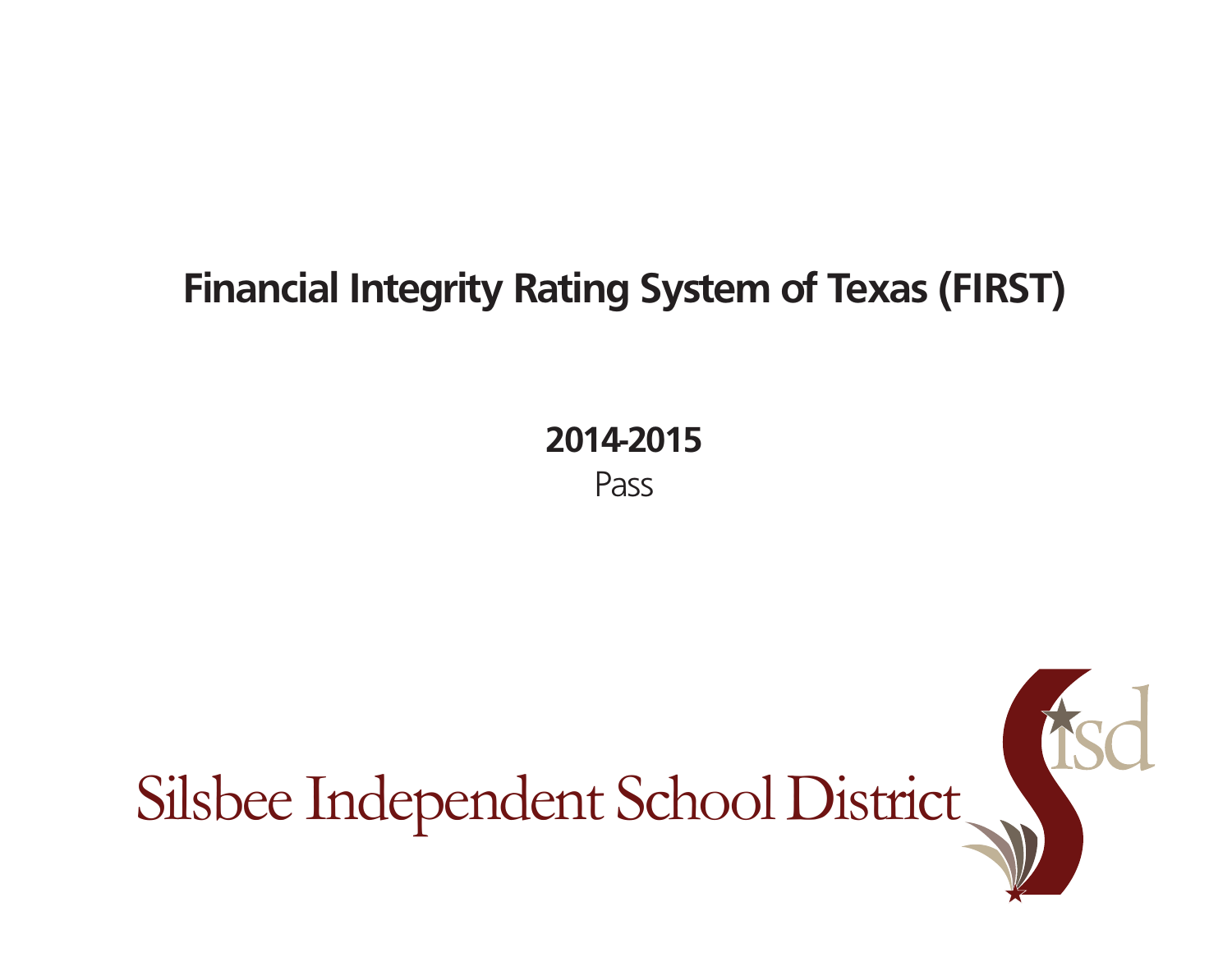**RATING YEAR**  $\boxed{2014-2015}$   $\boxed{\text{Select An Option}}$  Help  $\boxed{\text{Help}}$ 



**[Financial Integrity Rating Syste](http://tea4avwaylon.tea.state.tx.us/First/forms/main.aspx)m of Texas**

## **2014-2015 RATINGS BASED ON SCHOOL YEAR 2013-2014 DATA - DISTRICT STATUS DETAIL**

| Name: SILSBEE ISD(100904) |                                                                                                                                                                                                                                                                                                                                                                                                                                                                                                                                                                                                                                                                                                                                                                                                                                     | Publication Level 1: 8/20/2015 11:24:40 AM                                                                                                                                                                                                                                                                |                                    |                                   |
|---------------------------|-------------------------------------------------------------------------------------------------------------------------------------------------------------------------------------------------------------------------------------------------------------------------------------------------------------------------------------------------------------------------------------------------------------------------------------------------------------------------------------------------------------------------------------------------------------------------------------------------------------------------------------------------------------------------------------------------------------------------------------------------------------------------------------------------------------------------------------|-----------------------------------------------------------------------------------------------------------------------------------------------------------------------------------------------------------------------------------------------------------------------------------------------------------|------------------------------------|-----------------------------------|
| <b>Status: Passed</b>     |                                                                                                                                                                                                                                                                                                                                                                                                                                                                                                                                                                                                                                                                                                                                                                                                                                     | Publication Level 2: 8/20/2015 11:24:40 AM                                                                                                                                                                                                                                                                |                                    |                                   |
| <b>Rating: Pass</b>       |                                                                                                                                                                                                                                                                                                                                                                                                                                                                                                                                                                                                                                                                                                                                                                                                                                     | Last Updated: 8/20/2015 11:24:40 AM                                                                                                                                                                                                                                                                       |                                    |                                   |
| <b>District Score: 30</b> |                                                                                                                                                                                                                                                                                                                                                                                                                                                                                                                                                                                                                                                                                                                                                                                                                                     | <b>Passing Score: 16</b>                                                                                                                                                                                                                                                                                  |                                    |                                   |
| #                         | <b>Indicator Description</b>                                                                                                                                                                                                                                                                                                                                                                                                                                                                                                                                                                                                                                                                                                                                                                                                        |                                                                                                                                                                                                                                                                                                           | Updated                            | <b>Score</b>                      |
| 1                         | Was the complete annual financial report (AFR) and data submitted to the TEA within 30 days of the November 27 or January 28 deadline<br>depending on the school district's fiscal year end date of June 30 or August 31, respectively?                                                                                                                                                                                                                                                                                                                                                                                                                                                                                                                                                                                             |                                                                                                                                                                                                                                                                                                           | 4/6/2015<br>2:48:44<br><b>PM</b>   | Yes                               |
| $\overline{2}$            | Was there an unmodified opinion in the AFR on the financial statements as a whole? (The American Institute of Certified Public Accountants<br>(AICPA) defines unmodified opinion. The external independent auditor determines if there was an unmodified opinion.)                                                                                                                                                                                                                                                                                                                                                                                                                                                                                                                                                                  |                                                                                                                                                                                                                                                                                                           | 4/6/2015<br>2:48:45<br>PM          | Yes                               |
| 3                         | Was the school district in compliance with the payment terms of all debt agreements at fiscal year end? (If the school district was in default in a<br>prior fiscal year, an exemption applies in following years if the school district is current on its forbearance or payment plan with the lender and the<br>payments are made on schedule for the fiscal year being rated. Also exempted are technical defaults that are not related to monetary defaults. A<br>technical default is a failure to uphold the terms of a debt covenant, contract, or master promissory note even though payments to the lender,<br>trust, or sinking fund are current. A debt agreement is a legal agreement between a debtor (person, company, etc. that owes money) and their<br>creditors, which includes a plan for paying back the debt.) |                                                                                                                                                                                                                                                                                                           | 4/6/2015<br>2:48:45<br><b>PM</b>   | Yes                               |
| $\overline{4}$            | then the school district passes this indicator.)                                                                                                                                                                                                                                                                                                                                                                                                                                                                                                                                                                                                                                                                                                                                                                                    | Was the total unrestricted net asset balance (Net of the accretion of interest for capital appreciation bonds) in the governmental activities column in<br>the Statement of Net Assets greater than zero? (If the school district's change of students in membership over 5 years was 10 percent or more, | 7/30/2015<br>12:20:17<br><b>PM</b> | Yes                               |
|                           |                                                                                                                                                                                                                                                                                                                                                                                                                                                                                                                                                                                                                                                                                                                                                                                                                                     |                                                                                                                                                                                                                                                                                                           |                                    | $\mathbf{1}$<br>Multiplier<br>Sum |
|                           |                                                                                                                                                                                                                                                                                                                                                                                                                                                                                                                                                                                                                                                                                                                                                                                                                                     |                                                                                                                                                                                                                                                                                                           |                                    |                                   |